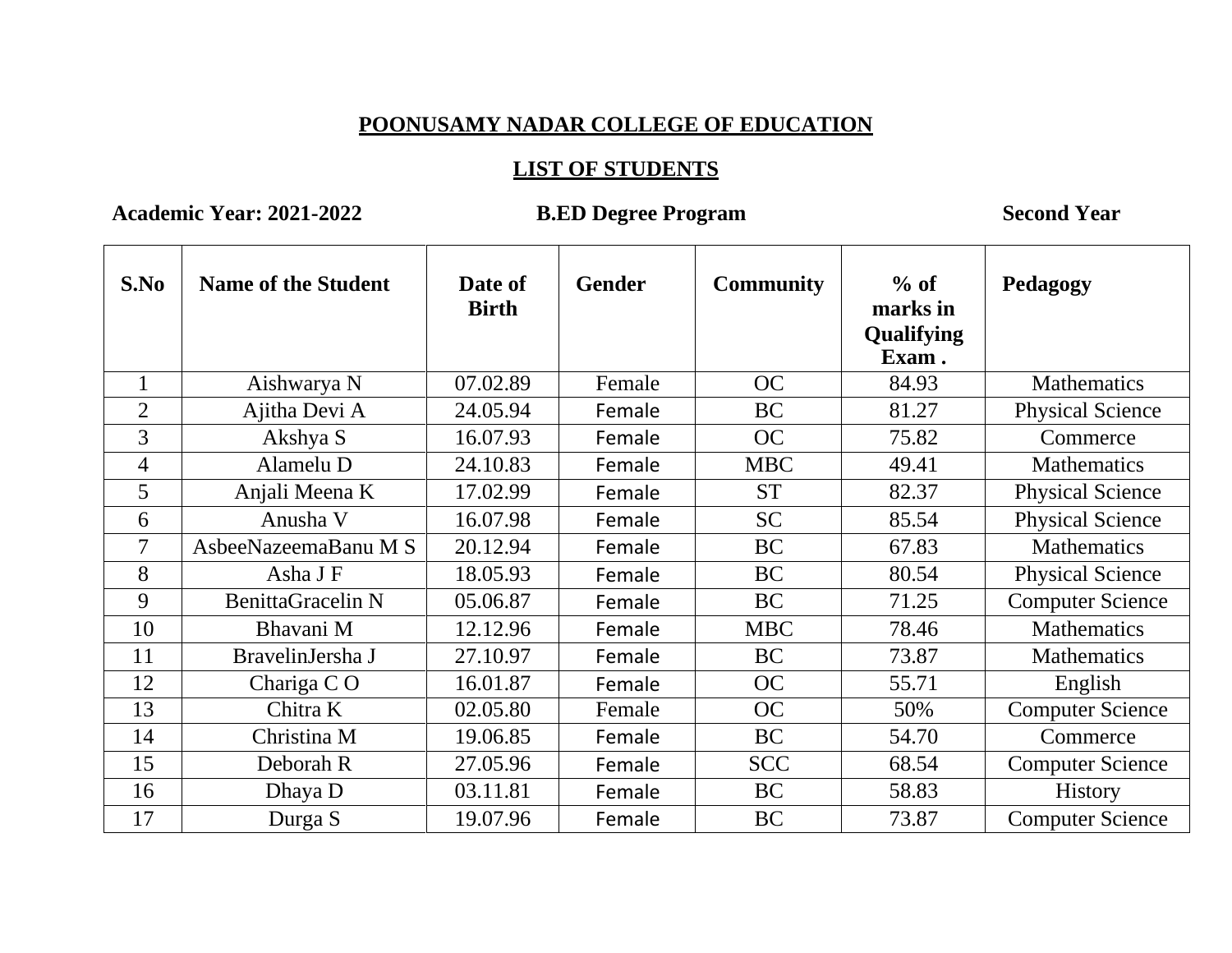| S.No | <b>Name of the Student</b>                             | Date of<br><b>Birth</b> | <b>Gender</b> | <b>Community</b> | $%$ of<br>marks in<br>Qualifying<br>Exam. | Pedagogy                  |
|------|--------------------------------------------------------|-------------------------|---------------|------------------|-------------------------------------------|---------------------------|
| 18   | Durgalakshmi K                                         | 07.08.96                | Female        | OC               | 71.22                                     | <b>Computer Science</b>   |
| 19   | Emmilinisa S                                           | 15.11.95                | Female        | <b>SCC</b>       | 71.42                                     | Commerce                  |
| 20   | EvangeleneDiella E                                     | 27.09.95                | Female        | <b>BC</b>        | 70.60                                     | <b>Mathematics</b>        |
| 21   | FarunShakila M                                         | 13.02.00                | Female        | <b>BC</b>        | 73.84                                     | <b>Physical Science</b>   |
| 22   | Geetha R                                               | 29.04.86                | Female        | <b>SC</b>        | 61.5                                      | Commerce                  |
| 23   | Geethanjali T                                          | 31.01.00                | Female        | <b>BC</b>        | 79.45                                     | <b>Physical Science</b>   |
| 24   | Girija T                                               | 09.01.96                | Female        | <b>BC</b>        | 75.81                                     | Commerce                  |
| 25   | <b>Gladia Nancy S</b>                                  | 10.11.95                | Female        | <b>BC</b>        | 69.48                                     | <b>Physical Science</b>   |
| 26   | Gopakumar G S                                          | 06.08.94                | Male          | <b>BC</b>        | 70.88                                     | <b>Computer Science</b>   |
| 27   | Harunya S                                              | 25.06.98                | Female        | <b>BC</b>        | 87.06                                     | <b>Mathematics</b>        |
| 28   | Hema malini                                            | 07.11.74                | Female        | <b>BC</b>        | 63.6                                      | <b>Biological Science</b> |
| 29   | Hephzibah Jacintha Paul<br>$\mathcal{C}_{\mathcal{C}}$ | 21.06.89                | Female        | <b>BC</b>        | 64.95                                     | <b>Computer Science</b>   |
| 30   | Indhumathi S V                                         | 12.12.89                | Female        | $\overline{SC}$  | $\overline{73.42}$                        | History                   |
| 31   | Iruthaya Raj G                                         | 07.02.86                | Male          | BC               | 45.63                                     | English                   |
| 32   | Jagannathan G                                          | 15.07.92                | Male          | <b>BC</b>        | 77.70                                     | <b>Mathematics</b>        |
| 33   | Jaisha P                                               | 27.03.97                | Female        | <b>BC</b>        | 80.32                                     | <b>Mathematics</b>        |
| 34   | Jaya Mary Abraham                                      | 11.10.87                | Female        | OC               | 61.3                                      | <b>Computer Science</b>   |
| 35   | Jayanthi K                                             | 03.07.90                | Female        | <b>BC</b>        | 56.46                                     | Tamil                     |
| 36   | Jayapriya J                                            | 19.02.81                | Female        | <b>BC</b>        | 82.32                                     | <b>Computer Science</b>   |
|      |                                                        |                         |               |                  |                                           |                           |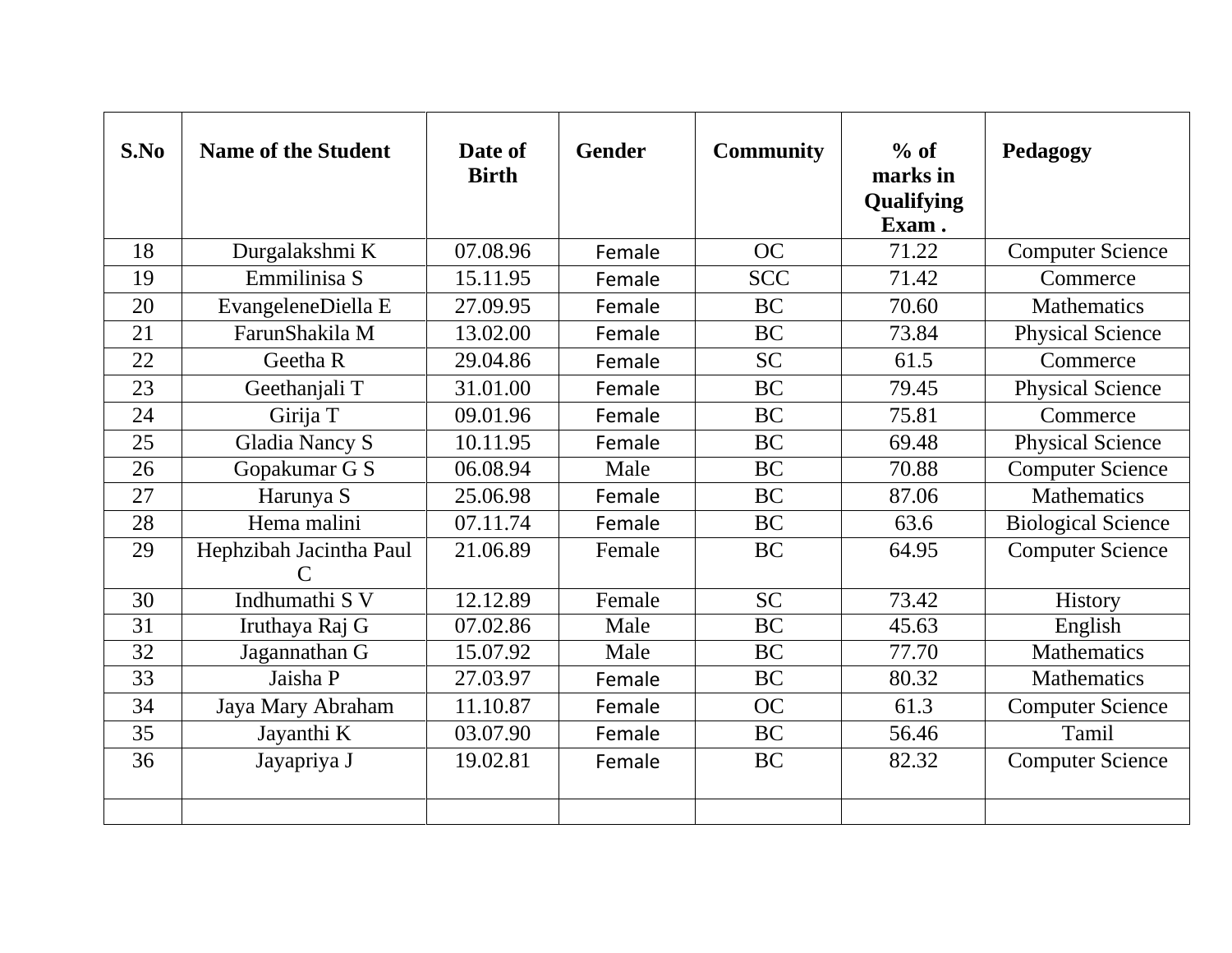| S.No            | <b>Name of the Student</b>           | Date of      | <b>Gender</b> | <b>Community</b> | $%$ of     | Pedagogy                  |
|-----------------|--------------------------------------|--------------|---------------|------------------|------------|---------------------------|
|                 |                                      | <b>Birth</b> |               |                  | marks in   |                           |
|                 |                                      |              |               |                  | Qualifying |                           |
|                 |                                      |              |               |                  | Exam.      |                           |
| 37              | Jemima Kirubai Mary M<br>$\mathbf R$ | 20.07.94     | Female        | <b>BC</b>        | 55.92      | Phy                       |
| 38              | Jennifer P D                         | 07.04.91     | Female        | <b>SCC</b>       | 71%        | Commerce                  |
| 39              | Jennifer P                           | 14.08.86     | Female        | <b>BC</b>        | 83.92      | <b>Computer Science</b>   |
| 40              | Jeruslin P                           | 27.02.00     | Female        | <b>BC</b>        | 83.54      | <b>Mathematics</b>        |
| 41              | JohncilinKiruba V                    | 20.03.95     | Female        | <b>BC</b>        | 71.34      | English                   |
| 42              | Kanchana V                           | 28.10.80     | Female        | <b>BC</b>        | 58.90      | Commerce                  |
| $\overline{43}$ | Karthikeyan G                        | 09.07.94     | Male          | <b>MBC</b>       |            | <b>Mathematics</b>        |
| 44              | Kavitha D                            | 28.03.77     | Female        | <b>BC</b>        | 73.33      | <b>Biological Science</b> |
| 45              | Keerthi M                            | 25.05.98     | Female        | <b>OC</b>        | 70.66      | <b>Biological Science</b> |
| 46              | Kokila K                             | 07.09.87     | Female        | <b>SC</b>        | 70.16      | <b>Physical Science</b>   |
| 47              | Krithika S                           | 03.04.98     | Female        | <b>BC</b>        | 83.76      | <b>Physical Science</b>   |
| 48              | Latha M                              | 06.02.94     | Female        | <b>BC</b>        | 53.10      | Commerce                  |
| 49              | LathanjaliK                          | 09.05.94     | Female        | <b>OC</b>        | 66.8       | <b>Physical Science</b>   |
| 50              | Mahalakshmi N                        | 25.01.98     | Female        | <b>BC</b>        | 71.00      | <b>Mathematics</b>        |
| 51              | Mahalakshmi V S                      | 22.10.86     | Female        | <b>OC</b>        | 69.13      | <b>Computer Science</b>   |
| 52              | Manisha S                            | 01.03.91     | Female        | <b>OC</b>        | 58.40      | Commerce                  |
| 53              | ManjuParkavi M                       | 05.01.98     | Female        | <b>BC</b>        | 79.29      | <b>Biological Science</b> |
| 54              | Mathivathani U                       | 28.11.91     | Female        | <b>BC</b>        | 80.00      | Mathematics               |
| 55              | Mercy Priya Rani R P                 | 15.05.96     | Female        | <b>BC</b>        | 69.40      | Mathematics               |
| 56              | Monica Steffi J                      | 09.03.92     | Female        | <b>OC</b>        | 79.48      | Mathematics               |
|                 |                                      |              |               |                  |            |                           |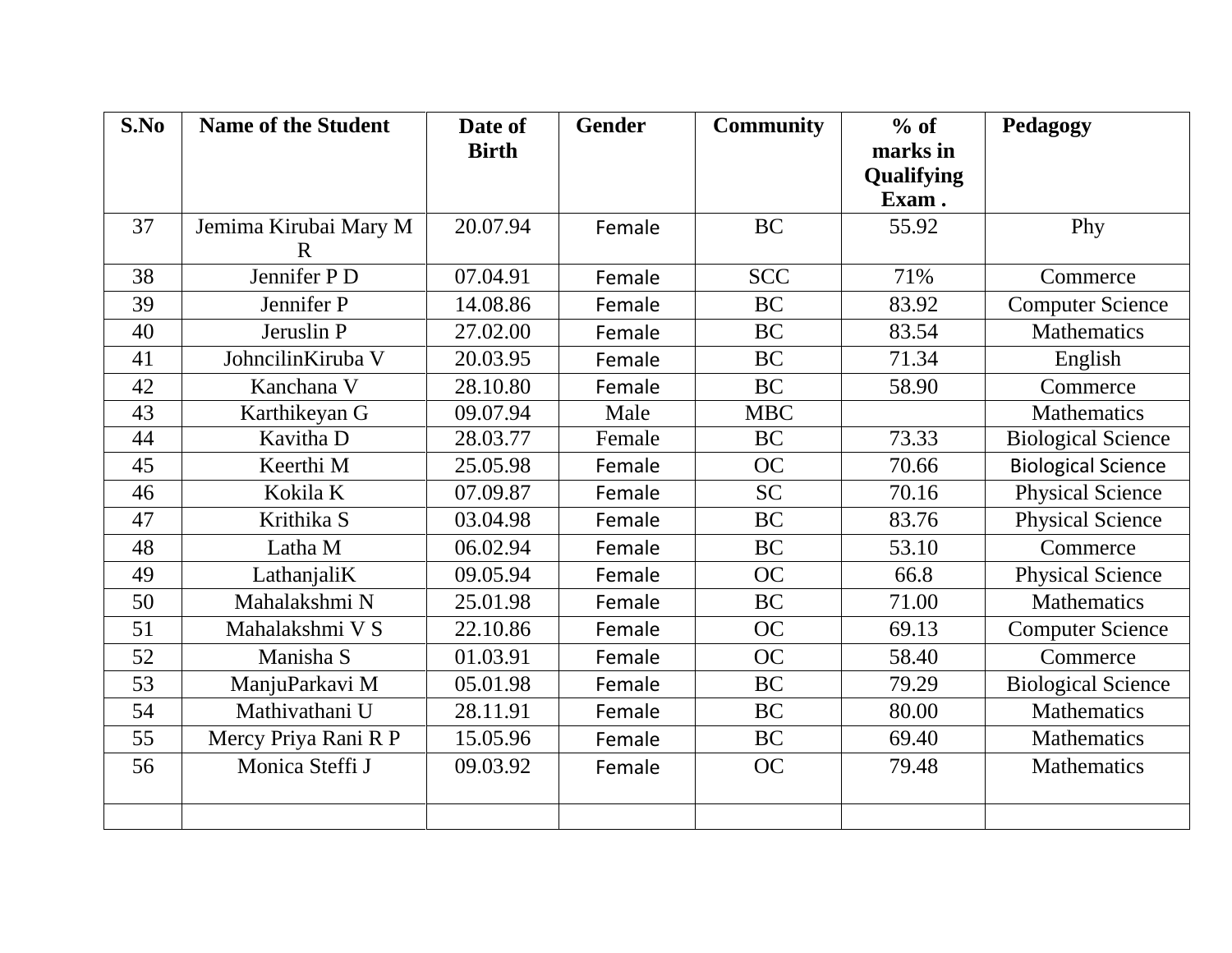| S.No | <b>Name of the Student</b> | Date of      | <b>Gender</b> | <b>Community</b> | $%$ of                 | Pedagogy                  |
|------|----------------------------|--------------|---------------|------------------|------------------------|---------------------------|
|      |                            | <b>Birth</b> |               |                  | marks in<br>Qualifying |                           |
|      |                            |              |               |                  | Exam.                  |                           |
| 57   | Monica Teresa P            | 26.08.97     | Female        | <b>MBC</b>       | 67.15                  | <b>Computer Science</b>   |
| 58   | Muhammad Adam              | 14.08.95     | Male          | <b>BC</b>        | 62.00                  | Physical Science          |
|      | Zeeshan                    |              |               |                  |                        |                           |
| 59   | Murugeshwari S             | 06.06.85     | Female        | <b>BC</b>        | 56.93                  | Tamil                     |
| 60   | MuthuMeena D               | 09.02.81     | Female        | <b>BC</b>        | 69.2                   | <b>Computer Science</b>   |
| 61   | MuthuMethunika S           | 06.03.98     | Female        | <b>BC</b>        | 86.42                  | Mathematics               |
| 62   | Mythili S                  | 28.05.79     | Female        | <b>OC</b>        | 74.41                  | <b>Mathematics</b>        |
| 63   | Nancy Rachel T             | 01.08.95     | Female        | <b>BC</b>        | 61.19                  | <b>Biological Science</b> |
| 64   | Nandhini R                 | 08.01.94     | Female        | <b>BC</b>        | 66.5                   | English                   |
| 65   | Paul A                     | 08.09.75     | Male          | <b>BC</b>        | 55.6                   | English                   |
| 66   | Poovarasi R                | 22.04.95     | Female        | <b>BC</b>        | 80.4                   | <b>Physical Science</b>   |
| 67   | Poornima S                 | 05.11.97     | Female        | <b>BC</b>        | 74.28                  | <b>Computer Science</b>   |
| 68   | Prakash Raj I              | 25.02.97     | Male          | $MB\overline{C}$ | 80.28                  | Commerce                  |
| 69   | Priyadharshani K           | 07.05.98     | Female        | <b>SC</b>        | 62.1                   | English                   |
| 70   | Priyadharshini M           | 04.12.96     | Female        | <b>OC</b>        | 83.44                  | <b>Physical Science</b>   |
| 71   | Priyadharshini S B         | 04.03.00     | Female        | <b>BC</b>        | 68.06                  | <b>Mathematics</b>        |
| 72   | Priyanka M                 | 21.07.96     | Female        | <b>BC</b>        | 53.13                  | English                   |
| 73   | Priyanka P                 | 12.11.91     | Female        | <b>MBC</b>       | 79.93                  | <b>Mathematics</b>        |
| 74   | Priyanka R                 | 22.06.97     | Female        | <b>SC</b>        | 80.60                  | <b>Mathematics</b>        |
| 75   | Punitha S                  | 23.10.73     | Female        | <b>SC</b>        | 57.66                  | <b>Biological Science</b> |
| 76   | Radha V                    | 10.05.86     | Female        | SC               | 53.91                  | Tamil                     |
| 77   | Raja Rajeswari M           | 12.03.98     | Female        | <b>BC</b>        | 74.32                  | <b>Mathematics</b>        |
|      |                            |              |               |                  |                        |                           |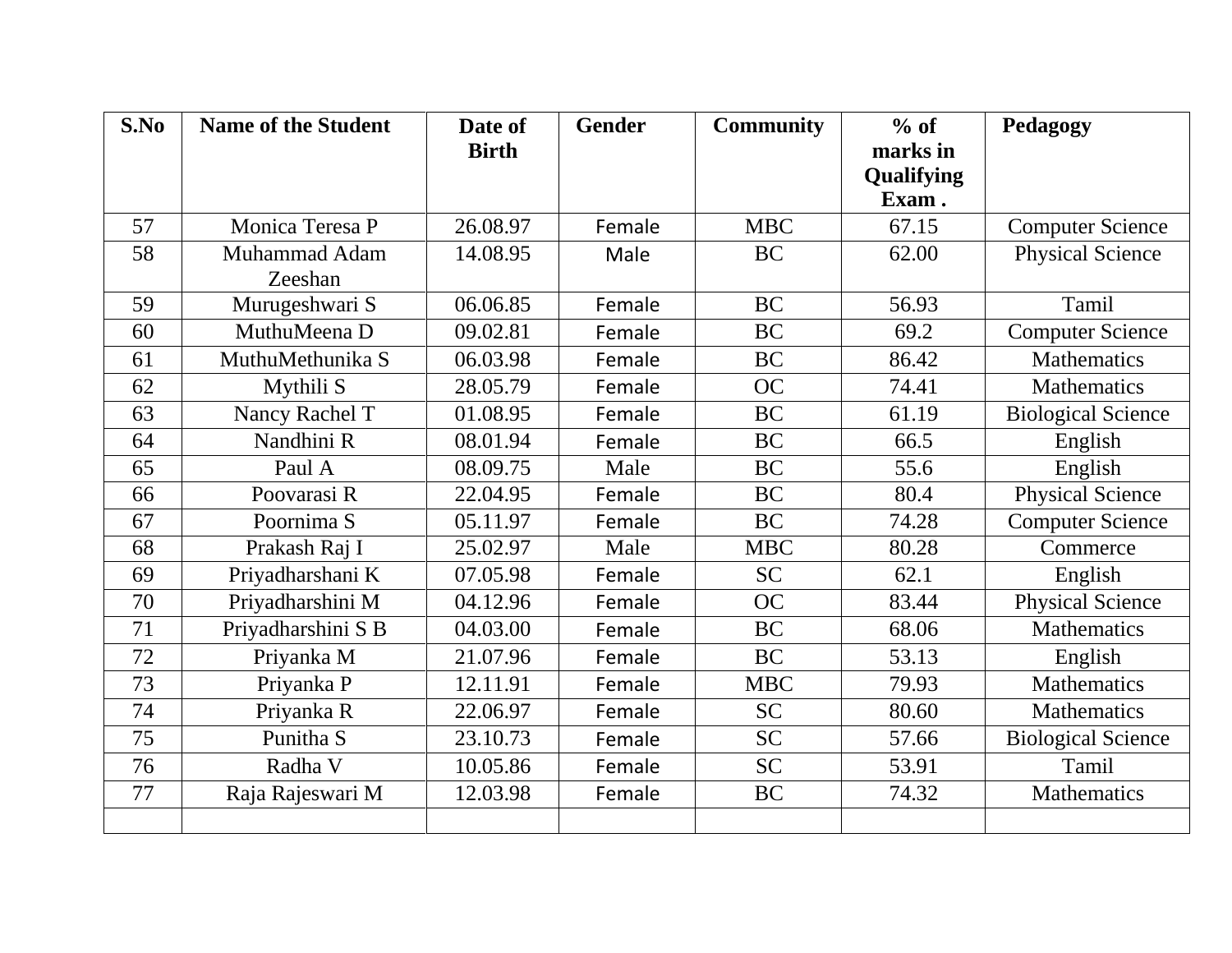| S.No | <b>Name of the Student</b> | Date of      | <b>Gender</b> | <b>Community</b> | $%$ of     | Pedagogy                  |
|------|----------------------------|--------------|---------------|------------------|------------|---------------------------|
|      |                            | <b>Birth</b> |               |                  | marks in   |                           |
|      |                            |              |               |                  | Qualifying |                           |
|      |                            |              |               |                  | Exam.      |                           |
| 78   | Rajalakshmi G              | 02.08.87     | Female        | <b>MBC</b>       | 61.88      | <b>Biological Science</b> |
| 79   | Rajeswari T                | 05.06.86     | Female        | <b>BC</b>        | 54.54      | Tamil                     |
| 80   | Ramya A                    | 18.10.81     | Female        | <b>MBC</b>       | 56.20      | Commerce                  |
| 81   | Rekha M                    | 10.05.98     | Female        | <b>BC</b>        | 77.38      | <b>Mathematics</b>        |
| 82   | Renuka M                   | 08.06.95     | Female        | <b>BC</b>        | 75.44      | <b>Biological Science</b> |
| 83   | Roja G                     | 10.07.98     | Female        | <b>MBC</b>       | 81.29      | Commerce                  |
| 84   | SaiSharanya R              | 21.04.90     | Female        | <b>MBC</b>       | 69.00      | <b>Physical Science</b>   |
| 85   | Samundeeswaran K           | 27.04.98     | Male          | MBC              | 56.67      | English                   |
| 86   | Sandhiya V                 | 07.05.97     | Female        | <b>BC</b>        | 64.13      | <b>Physical Science</b>   |
| 87   | Sandhya C B                | 28.03.87     | Female        | <b>BC</b>        | 72.00      | <b>Mathematics</b>        |
| 88   | Saradha S                  | 09.06.84     | Female        | <b>BC</b>        | 55.52      | <b>Mathematics</b>        |
| 89   | ShahinBanu Z               | 14.01.84     | Female        | <b>BC</b>        | 58.00      | <b>Biological Science</b> |
| 90   | Shalini V                  | 03.12.99     | Female        | <b>BC</b>        | 64.90      | English                   |
| 91   | Sinduja R                  | 28.09.96     | Female        | <b>BC</b>        | 80.97      | <b>Physical Science</b>   |
| 92   | Suganya D                  | 14.11.97     | Female        | <b>BC</b>        | 82.08      | <b>Biological Science</b> |
| 93   | Suganthi K V               | 27.10.78     | Female        | <b>BC</b>        | 74.68      | <b>Physical Science</b>   |
| 94   | Sujatha D                  | 02.09.96     | Female        | <b>BC</b>        | 74.00      | <b>Physical Science</b>   |
| 95   | Swathi N                   | 11.07.95     | Female        | <b>SC</b>        | 69.80      | <b>Computer Science</b>   |
| 96   | ThamizhSelvi K             | 14.04.80     | Female        | <b>BC</b>        | 44.00      | English                   |
| 97   | Thilaga K                  | 26.01.95     | Female        | <b>BC</b>        | 69.74      | <b>Physical Science</b>   |
| 98   | UdhayaChandrika G          | 06.04.84     | Female        | <b>BC</b>        | 52.00      | Mathematics               |
| 99   | Usharani M                 | 02.06.79     | Female        | <b>BC</b>        | 67.11      | <b>Computer Science</b>   |
|      |                            |              |               |                  |            |                           |